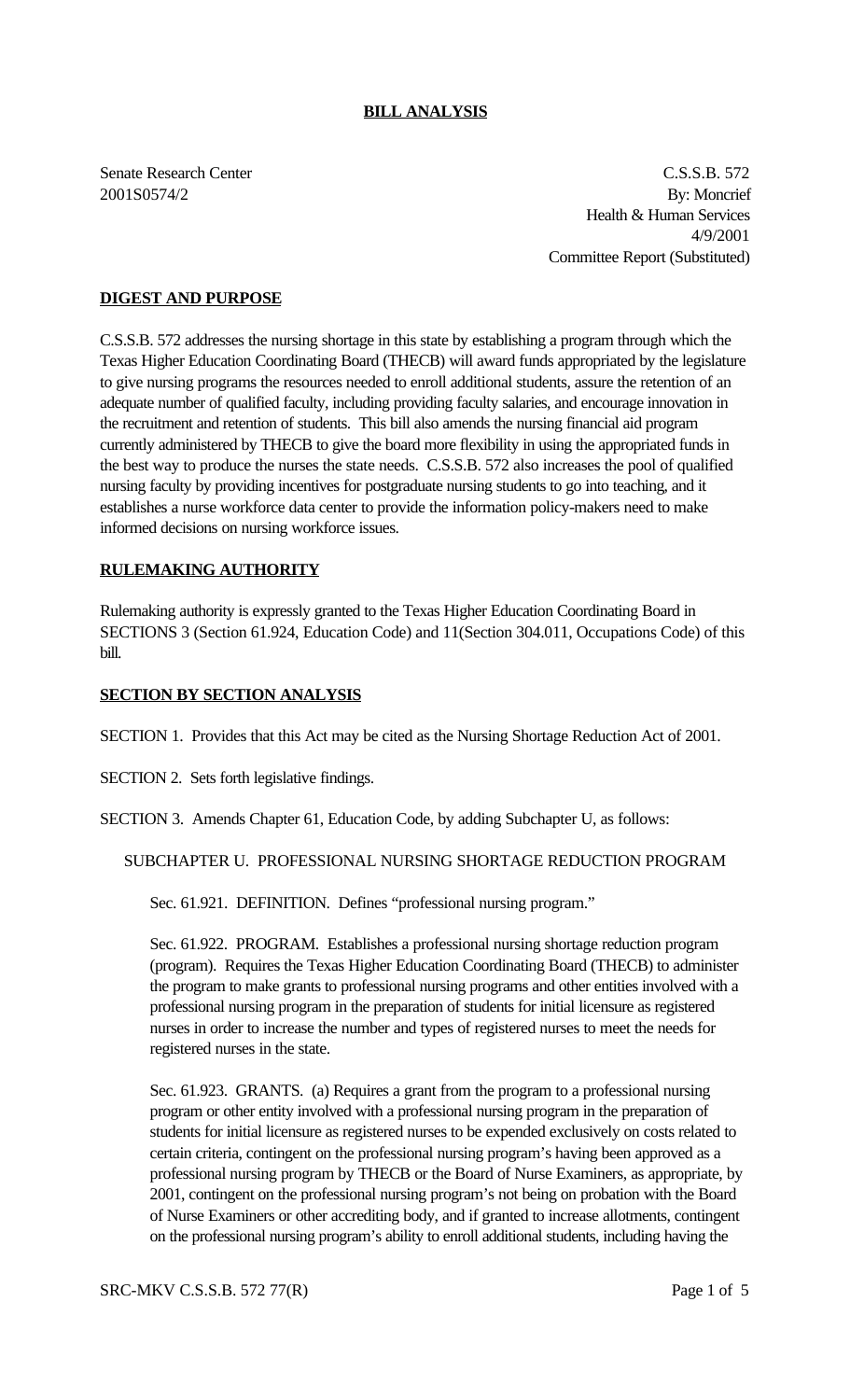necessary classroom space and clinical slots.

(b) Requires funds not expended on the costs described by Subsection (a)(1) to be returned to THECB.

Sec. 61.924. ADMINISTRATION. Requires THECB to adopt rules and regulations for the administration of the program. Requires THECB to grant funds under Sections  $61.923(a)(1)(A)$  and  $(B)$  in an equitable manner among the various types of professional nursing programs. Requires THECB to grant funds under Section 61.923(a)(1)(C) in a manner that best promotes innovation in the recruitment and retention of nursing students.

Sec. 61.925. GRANTS, GIFTS, AND DONATIONS. Authorizes THECB to solicit, receive, and spend grants, gifts, and donations from public or private sources for the purposes of this subchapter, in addition to funds appropriated by the legislature.

SECTION 4. Amends Chapter 54B, Education Code, by adding Section 54.069, as follows:

Sec. 54.069. REGISTERED NURSES IN POSTGRADUATE NURSING DEGREE PROGRAMS. Authorizes an institution of higher education to permit a registered nurse authorized to practice professional nursing in Texas to register by paying the tuition fees and other fees or charges required for Texas residents under Section 54.051, without regard to the length of time the registered nurse has resided in Texas, if the registered nurse meets certain criteria.

SECTION 5. Amends Section 61.651(1), Education Code, to redefine "professional nursing student."

SECTION 6. Amends Section 61.653, Education Code, as follows:

Sec. 61.653. New heading: MATCHING FUND PROGRAM. Changes reference from "employer" to "person" regarding who is authorized to sponsor a professional nursing student or a vocational nursing student by contributing to the costs of the student's education.

SECTION 7. Amends Section 61.655, Education Code, as follows:

Sec. 61.655. New heading: PURPOSE; ELIGIBILITY. (b) Authorizes THECB to establish multiple categories of persons to receive scholarships, matching funds, and loan repayments. Authorizes THECB to include faculty from professional nursing programs with master's degrees or doctorates in nursing from professional nursing programs among the categories of persons authorized to receive loan repayments.

(c) Requires THECB, each year funds are available, to establish the categories of persons eligible to receive scholarships, matching funds, and loan repayments and the criteria for selecting persons to be assisted under each category. Authorizes the criteria to include specified items. Deletes language regarding the time of application to participate in the scholarship program, matching fund program, or loan repayment program.

SECTION 8. Amends Sections 61.656 (c), (d), and (e), to change reference from "sponsoring employers" to "sponsors" and from "employer" to "sponsor." Deletes language regarding the form and manner in which the sponsoring employer must make its contribution, conditions under which a student may be required to repay funds received under the matching fund program, conditions under which the coordinating board could cancel an agreement, and a procedure for the disbursement of funds. Deletes language regarding a standard agreement entered into by a student and a sponsoring employer and provisions the agreement must include. Deletes language regarding THECB adopting rules to provide for the distribution of certain information to change the language to require THECB to distribute the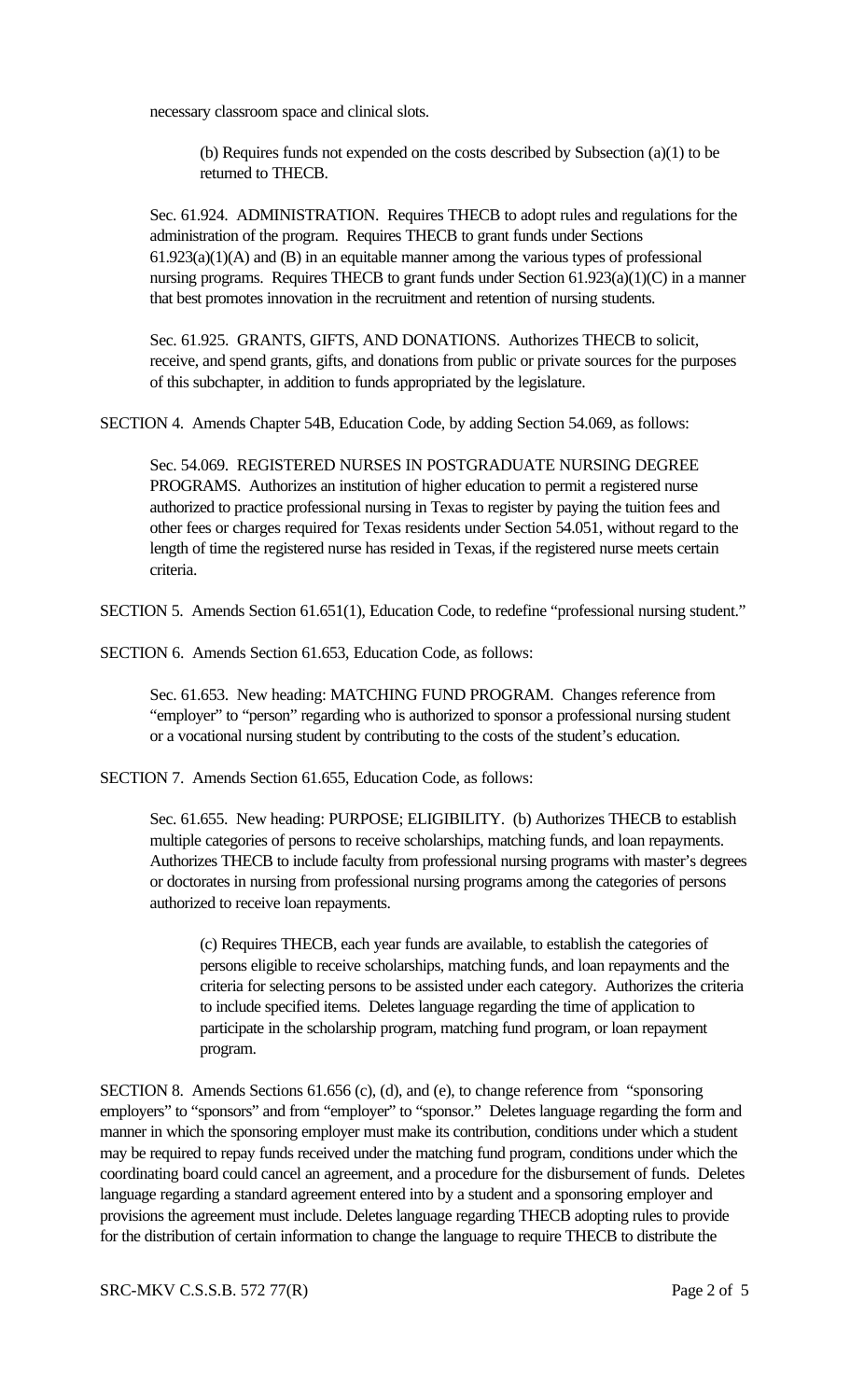SECTION 9. Amends Section 61.658, Education Code, by adding Subsection (b), as follows:

(b) Authorizes THECB to structure the scholarship program, the matching fund program, and the loan repayment program established under this subchapter to secure funds available under federal matching programs.

SECTION 10. Amends Chapter 61L, Education Code, by adding Section 61.659, as follows:

Sec. 61.659. ADMINISTRATIVE COSTS. Authorizes a reasonable amount, not to exceed 10 percent, of the funds appropriated by the legislature to fund the programs established under this subchapter to be used by THECB to pay administrative costs of operating the programs.

SECTION 11. Amends Title 3E, Occupations Code, by adding Chapter 304, as follows:

CHAPTER 304. NURSING WORKFORCE DATA CENTER.

Sec. 304.001. DEFINITIONS. Defines "board," "center," "nurse," "nursing," and "nursing personnel."

Sec. 304.002. ESTABLISHMENT. (a) Requires the Board of Nurse Examiners (board) to establish a nursing workforce data center (center) to address the issues of supply and demand for nursing.

(b) Authorizes the board to contract with public or private entities to establish and perform the responsibilities of the center.

Sec. 304.003. EXECUTIVE COMMITTEE. (a) Requires the board to appoint an executive committee to be the policymaking body for the center. Sets forth certain criteria for the membership and terms of the executive committee.

(b) Requires the executive committee to elect a chair and other officers from its membership, set priorities for the center, develop and oversee long-term and short-term strategic plans for the center, provide for review of reports prepared by the center prior to publication, and appoint advisory committees as needed.

(c) Entitles a member of the executive committee to receive a per diem as set by the General Appropriations act for each day a member engages in the business of the center. Prohibits a member from being entitled to reimbursement for travel expenses, including expenses for meals and lodging, other than transportation expenses. Entitles a member to reimbursement for transportation expenses as provided by the General Appropriations Act.

Sec. 304.004. EXECUTIVE DIRECTOR. Requires the operations of the center to be administered by an executive director, who is required to be a registered nurse. Requires the executive director to make periodic reports to the executive committee concerning the operation of the center.

Sec. 304.005. DATA COLLECTION AND ANALYSIS. Requires the center to collect data on nurses and other nursing personnel, including demographics, areas of practice, supply, demand, and migration. Requires the center, to the extent possible, to collect data from existing sources that the center determines are credible, including information submitted in aggregate by entities that collect similar data, but authorizes the center to take steps to collect additional data, including conducting surveys on a county or other appropriate basis, and to analyze the data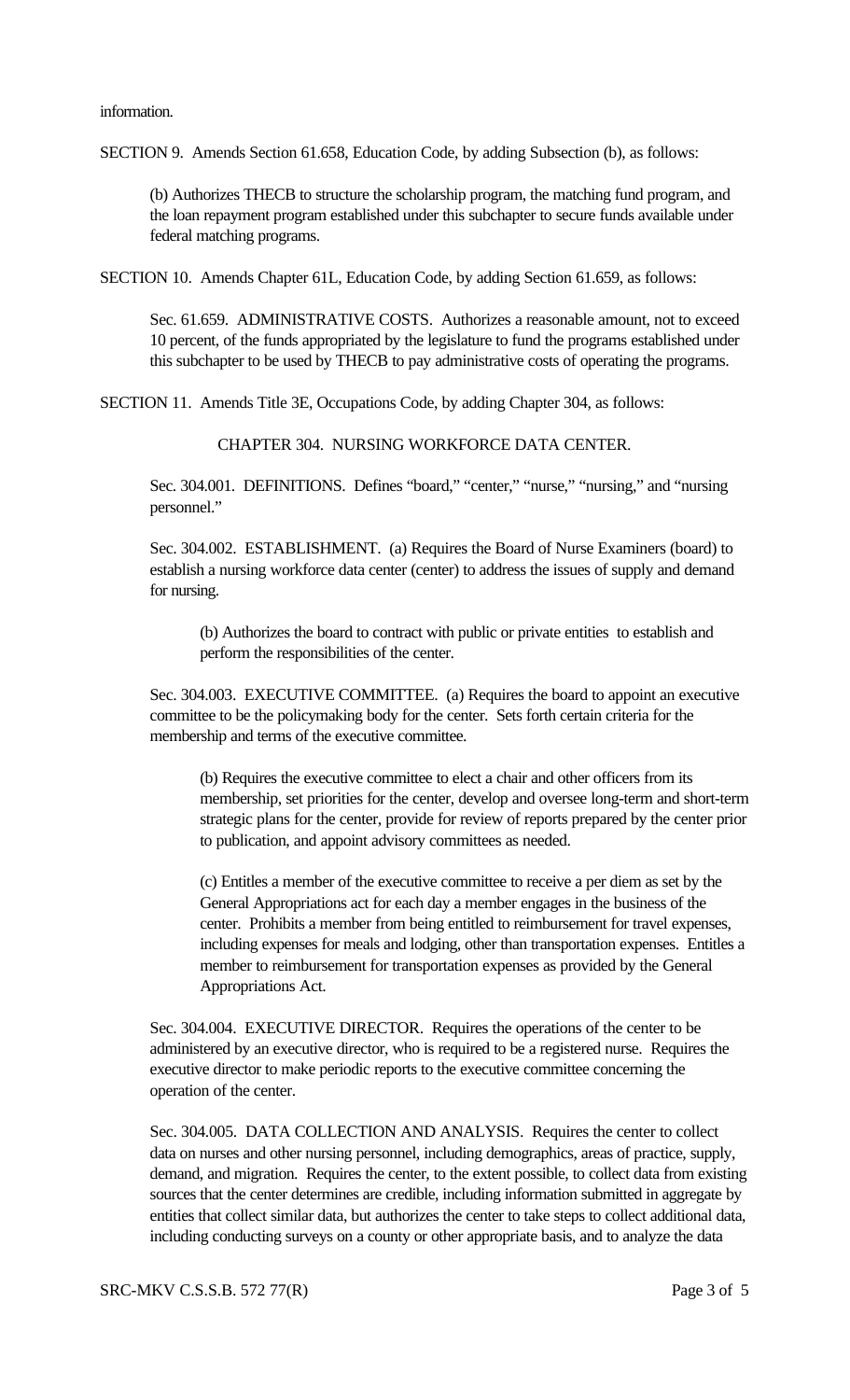and compare it to those trends with corresponding national trends. Requires the center to predict supply and demand for nursing personnel in Texas, including the development of a supply and demand model appropriate for Texas.

Sec. 304.006. CONFIDENTIALITY. Provides that reports, records, and information obtained under this chapter are confidential and are not subject to disclosure under Chapter 552 (Public Information), Government Code, or to subpoena.

Sec. 304.007. COORDINATION OF ACTIVITIES. (a) Requires the center to coordinate its activities with THECB, the statewide health coordinating council, the Texas Workforce Commissions, and other public entities to minimize duplications of collection of data to promote the sharing of data.

(b) Requires reports, records, and information to be released in the aggregate and prohibits it from containing employer-specific data.

Sec. 304.008. REPORTS. Requires the center to use the data collected and analyzed under this chapter to publish reports regarding the educational and employment trends for nursing personnel, the supply of and demand for nursing personnel, and other issues, as necessary, concerning nursing in the state. Requires reports, records, and information to be released in the aggregate and prohibits the information from containing employer-specific data.

Sec. 304.009. RECRUITMENT. Authorizes the center to develop programs relating to the recruitment of persons into nursing, including the collection of data relating to career satisfaction for nurses.

Sec. 304.010. CLEARINGHOUSE. Authorizes the center to establish a clearinghouse for nursing education programs and health care providers to identify sites available to nursing education programs for providing clinical experiences for students.

Sec. 304.011. RULES. Authorizes the board to adopt rules to implement this chapter.

Sec. 304.012. FEES. Authorizes the center to establish and charge reasonable fees for nursing workforce data, reports produced, and statistical and other services.

Sec. 304.013. FUNDING. Authorizes the center to solicit, receive, and spend grants, gifts, and donations from public or private sources for the purposes of this chapter, in addition to funds appropriated by the legislature.

Sec. 301.014. ADMINISTRATIVE COSTS. Authorizes a reasonable amount of the funds appropriated by the legislature to fund the center established under this chapter, not to exceed five percent of the amount of such funds, to be used by the board to pay administrative costs of implementing this chapter.

SECTION 12. Requires the board, in appointing the initial members of the executive committee of the nursing workforce data center, to appoint one-half of the members to terms expiring February 1, 2003, and one-half of the members to terms expiring February 1, 2005.

SECTION 13. (a) Effective date: September 1, 2001.

(b) Requires THECB to implement Chapter 61U, Education Code, as added by this Act, only if the legislature appropriates money for the professional nursing shortage reduction program established under that subchapter.

(c) Requires the Board of Nurse Examiners to implement Chapter 304, Occupations Code, as